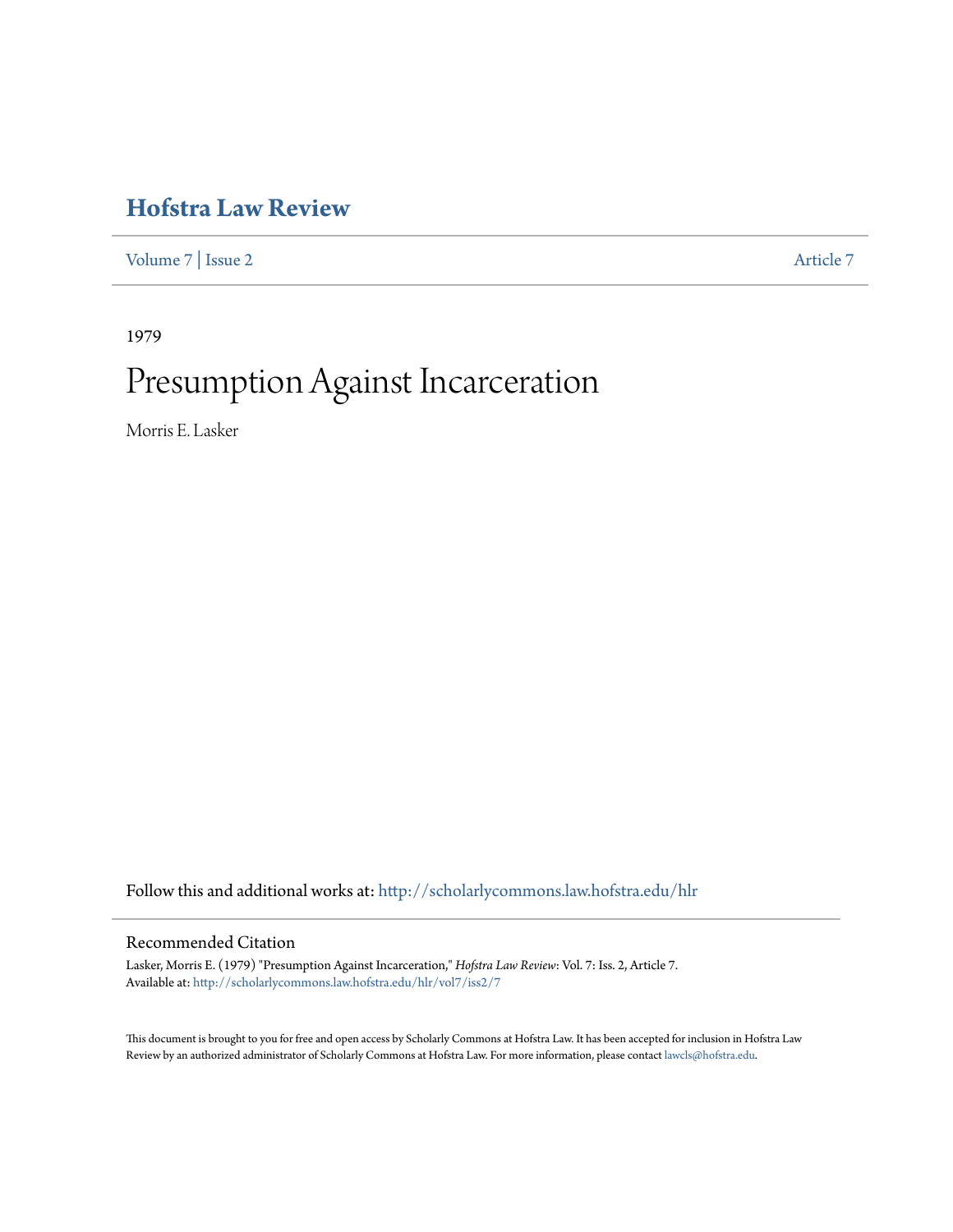### **PRESUMPTION AGAINST INCARCERATION**

#### *Morris E. Lasker\**

Among the social maladies of our times, none has caused greater concern than the level of crime. Perils of war, revolution, inflation, and economic stability may be greater threats to the fabric of life, but their brooding presence does not eclipse the anxiety produced by the thought of more immediate dangers, such as robbery or assault. This preoccupation with crime naturally has led to greater public interest in the sentences imposed on convicted offenders. Government officials operating in the field of criminal justice, professional penologists, and students of the sentencing process have subjected American sentencing philosophy and practice to microscopic scrutiny. Intensified interest in the subject has produced a body of useful material' and has stimulated federal legislative proposals<sup>2</sup> that would radically alter the rules by which federal judges impose sentences.

<sup>\*</sup> Judge, United States District Court for the Southern District of New York. B.A., 1938, Harvard College; J.D., 1941, Yale Law School.

*<sup>1.</sup> See* ABA PROJECT **ON MINIMUM STANDARDS FOR CRIMINAL JUSTICE, STANDARDS RELATING TO** SENTENCING **ALTERNATIVES AND PROCEDURES** (Approved Draft **1968); PRESIDENT'S COMM'N ON LAW ENFORCEMENT AND ADMINISTRATION OF** JUSTICE, TASK **FORCE** REPORT: **CORRECTIONS (1967); PRESIDENT'S COMM'N ON LAW** ENFORCEMENT **AND ADMINISTRATION OF JUSTICE, TASK FORCE** REPORT: THE **COURTS (1967).** *See also* **AMERICAN FRIENDS SERVICE** COMMITTEE, **STRUGGLE FOR JUSTICE** (1971); M. FRANKEL, **CRIMINAL SENTENCES** (1973); **N.** MORRIS, THE **Fu-TURE OF IMPRISONMENT** (1974); P. **O'DONNELL,** M. **CHURGIN** & **D. CURTIS,** TO-**WARD A JUST AND** EFFECTIVE **SENTENCING** SYSTEM (1977); **TWENTIETH CENTURY FUND TASK FORCE ON CRIMINAL SENTENCING, FAIR AND CERTAIN PUNISHMENT (1976); E. VAN DEN HAAG, PUNISHING** CRIMINALS **(1975); A. VON HIRSCH, DOING** JUSTICE (1976).

<sup>2.</sup> *See, e.g.,* **S.** 1437, 95th Cong., 2d Sess. (1978); H.R. 13959, 95th Cong., 2d Sess. (1978). This Article deals primarily with **§§** 101 and 124 of the Senate bill. Section **101** of the bill, if enacted, will amend Title 18 of the United States Code regarding, *inter alia,* sentencing guidelines. All subsequent textual and footnote references to  $\S$  101 of the bill are to the proposed section numbers in Title 18 of the United States Code, and are hereinafter cited as Proposed 18 U.S.C. Section 124 of the bill, if enacted, will amend Title 28 of the United States Code to establish a Sentencing Commission. All subsequent textual and footnote references to § 124 of the bill are to the proposed section numbers in Title 28 of the United States Code, and are hereinafter cited as Proposed 28 U.S.C.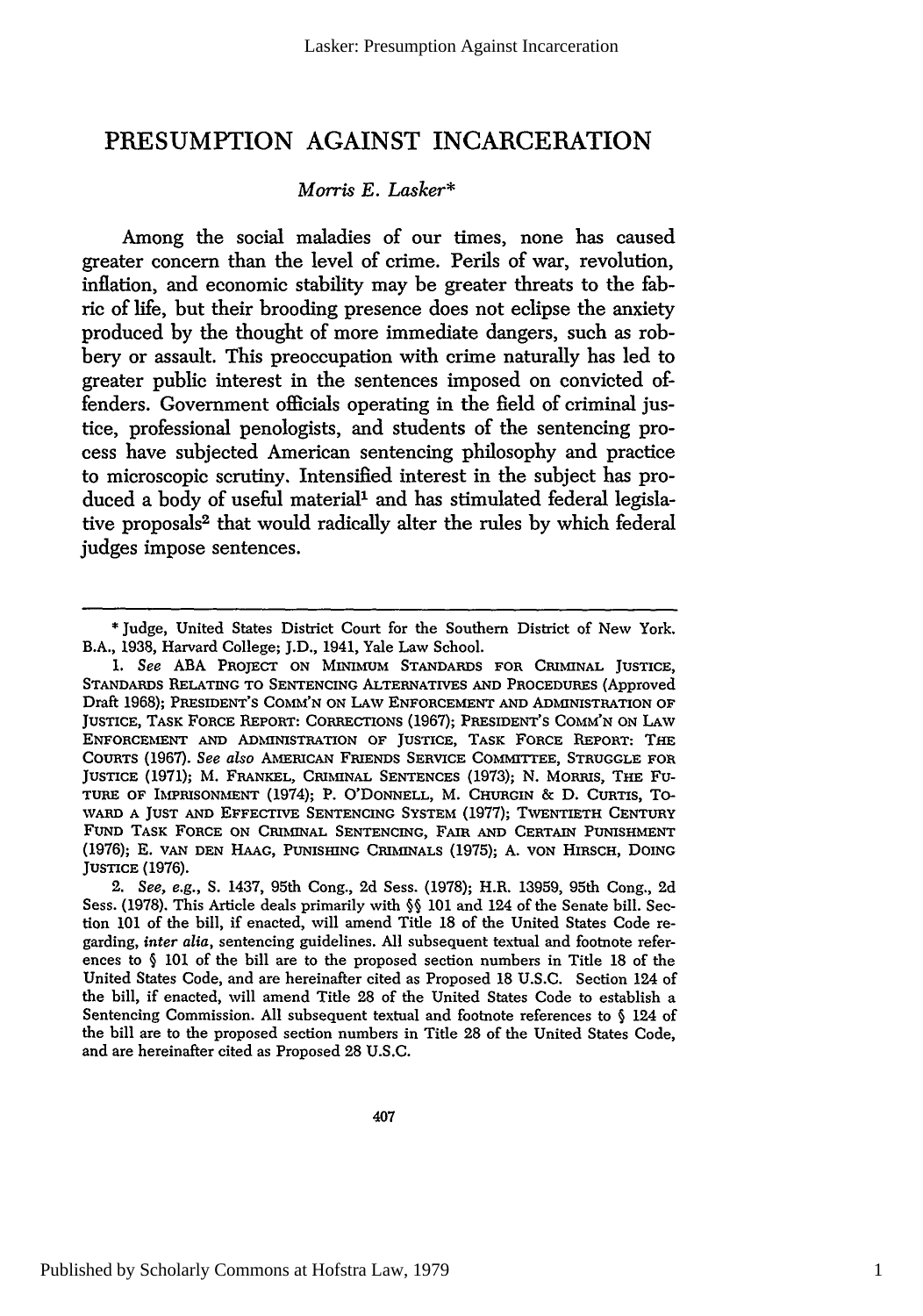Sentencing decisions are acutely difficult, not only because they radically affect the lives of offenders and their families, but also because sentencing objectives are frequently at cross-purposes. A prison sentence heavy enough to punish may erase the possibility of rehabilitation. A sentence severe enough to deter others may be unjust to the individual who has already "learned his lesson." Moreover, imprisonment, though fair to the offender, may impose large costs on society: the cost of supporting the offender's family, the loss of his tax contribution, the adverse effect on his children. Even the least questionable purpose of imprisonment-incapacitation ("keeping him off the street")-must be weighed against the rape, mayhem, and murder which occur in prison.<sup>3</sup>

From the studies, books, and legislative reports which have illumined the dark corners of the mysterious process of sentencing, certain basic propositions have become widely accepted: First, judges often fail to provide clear reasons for imposing particular sentences; second, the "medical model" of sentencing-imposing indeterminate prison sentences in the hope of rehabilitating offenders-should be abandoned, because it has not reduced recidivism and has resulted in widely disparate sentences;4 and third, judges, like other persons, are influenced by their own values so that when the legislature establishes a wide range of possible sentences-as has generally been the case throughout the United States for the last fifty years-substantial disparity among sentences results. While there are significant differences of opinion as to how sentencing should be reformed, there is wide agreement that the range of sentences open to judges should be narrowed.<sup>5</sup>

Congress has responded to the general concern surrounding sentencing by considering a comprehensive new criminal statute, **S.** 1437, 6 which merits discussion both because it represents a well-organized effort to provide necessary guidance and because,

<sup>3.</sup> Within the last 2 years, 10 inmates have been murdered, apparently by fellow inmates, at the federal penitentiary in Atlanta. A Senate investigation, headed by Georgia Senator Sam Nunn, has been set up to examine conditions at the prison, including a possible drug ring within the prison. Atlanta J. & Const., Sept. 30, 1978, at **11-A,** col. 1.

<sup>4.</sup> Disparity arises as follows:  $X$  and  $Y$  are each sentenced for armed robbery. However, either the sentencing judge in a determinate sentence system, or the parole board in an indeterminate sentence system, believes that it will take 10 years to rehabilitate  $X$  ("cure" would be the medical term), but only 5 years to rehabilitate Y. Accordingly, *X* serves twice as long as *Y* for the same crime.

*<sup>5.</sup> See* note 1 *supra.*

<sup>6.</sup> **S.** 1437, 95th Cong., 2d Sess. (1978). *See* note 2 *supra.*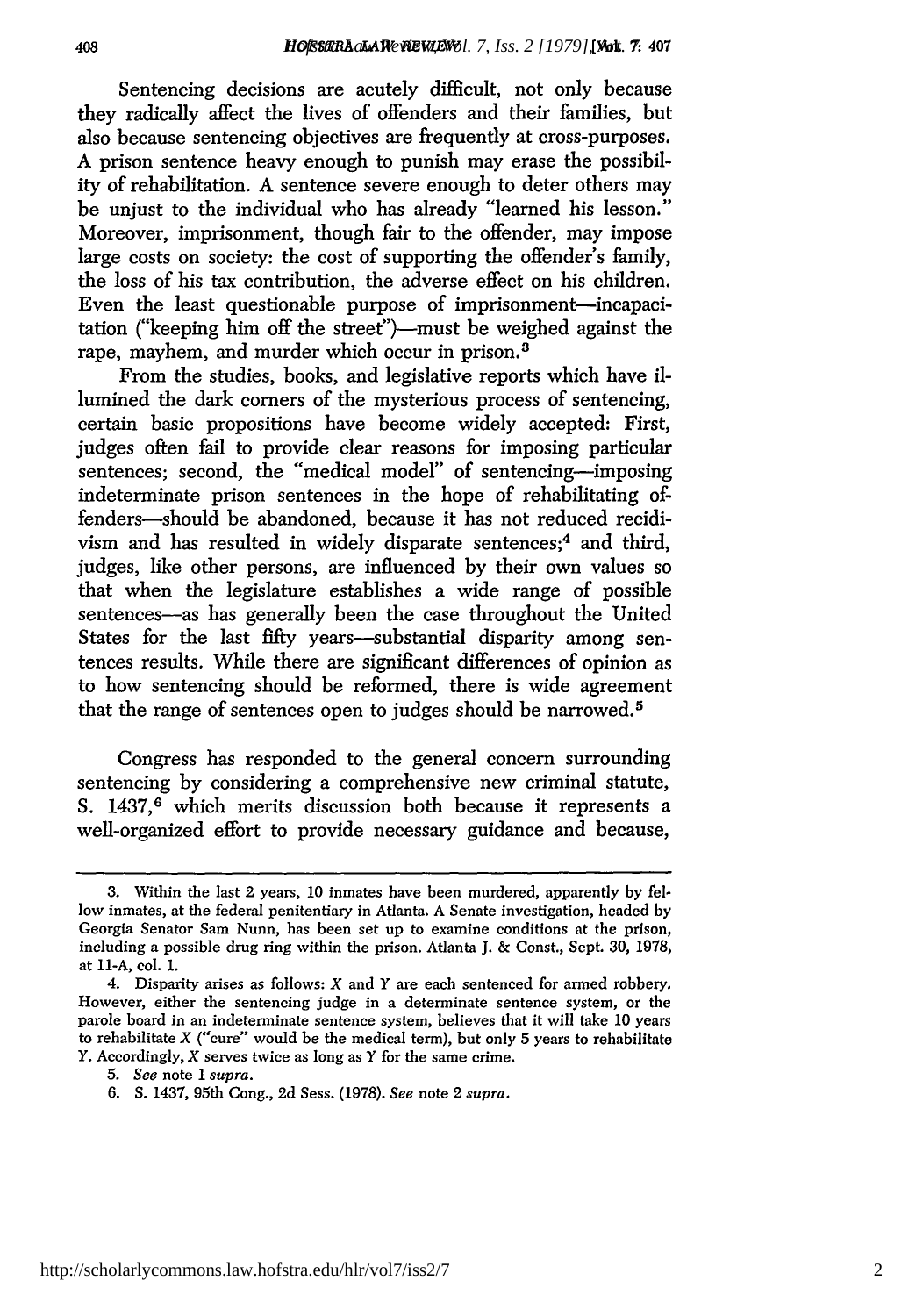although the bill's passage has so far been blocked in the House of Representatives, its sponsorship by Senator Edward M. Kennedy, Chairman of the Senate Judiciary Committee, gives reason to believe that its ultimate enactment is not a lost cause.

**S.** 1437 would rationalize the sentencing process in two ways: By specifying the factors which a judge must take into consideration in determining a sentence, $\tau$  and by narrowing the range of sentences which a judge may impose in ordinary circumstances. The limitation of range would be accomplished by the creation of a Sentencing Commission<sup>8</sup> authorized to specify a narrow range of sentence, within the limits set by the legislature, which judges would be obligated to follow except when they find mitigating or aggravating circumstances. If such circumstances are present, a judge could impose a lesser or greater sentence provided he states his reasons for doing so on the record.<sup>9</sup>

Yet, whatever the virtues of **S.** 1437 or the contribution of expert thought to greater fairness in sentencing, neither the statute nor the experts have addressed satisfactorily the major question facing every judge in every sentencing decision: prison or not? This question is at the core of every sentencing determination. Each sentencing judge necessarily starts his consideration from some presumption, either that an offender should not be imprisoned unless there are positive reasons for such a sentence, or that he should be imprisoned unless there are positive reasons against such a disposition. Nevertheless, except in one stringently limited instance, <sup>10</sup> **S.** 1437, "like current law, creates no presumption for or against probation."<sup>11</sup> Rather, the bill leaves the decision to the new

**11.** SENATE **COMM. ON** THE JUDICIARY, REPORT TO ACCOMPANY S. 1437, S. REP. No. 605, 95th Cong., Ist Sess. 900 (1977).

<sup>7.</sup> Proposed 18 U.S.C., *supra* note 2, **§** 2003(a).

<sup>8.</sup> Proposed 28 U.S.C., *supra* note 2, **§§** 991-998.

*<sup>9.</sup> See* Proposed 18 U.S.C., *supra* note 2, **§** 2003(a).

<sup>10.</sup> Proposed 18 U.S.C., *supra* note 2, **§** 994(i). Section 994(i) does enjoin the Commission to "ensure that the guidelines reflect the general appropriateness of imposing a sentence other than imprisonment in cases in which the defendant is a first offender who has not been convicted of a crime of violence or an otherwise serious offense." *Id.* While this provision commendably endorses the concept of a presumption of sorts in a limited number of cases, it does not accomplish the objective recommended by this Article, because (1) it creates no legislatively fixed presumption; (2) it merely requires the Commission to make sure that its guidelines will "reflect the general appropriateness of imposing a sentence other than imprisonment," but does not create an actual presumption; and (3) it applies only to first offenders. While the further limitation that the first offender in question shall not have been convicted of a crime of violence or an otherwise serious offense may be an acceptable caveat to a presumption in favor of probation, this Article argues that the presumption ought not be limited automatically to first offenders.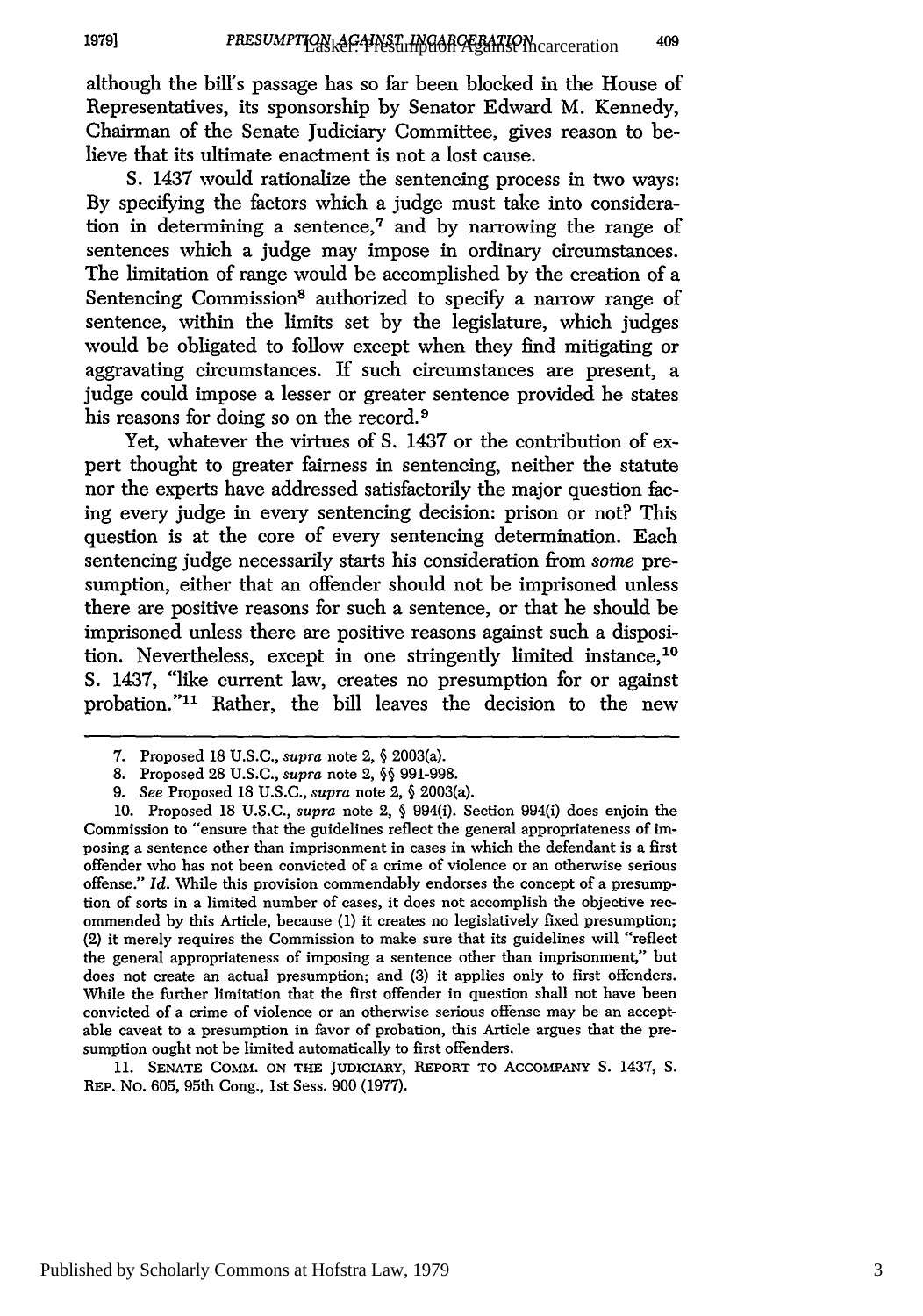Sentencing Commission, which "[tlhe [Senate Judiciary] Committee believes **. . .** can more adequately [than Congress] delineate those cases in which a term of probation is preferable to a term of imprisonment."<sup>12</sup> It is submitted that the new legislation should incorporate a presumption in favor of probation<sup>13</sup> and that this decision is too fundamental to be delegated to the Sentencing Commission and thus should be made **by** Congress.

The American Bar Association's Project on the Administration of Criminal Justice **(ABA** Sentencing Project) provides a comprehensive list of the reasons why probation is preferable to imprisonment:

Probation is a desirable disposition in appropriate cases because:

(i) it maximizes the liberty of the individual while at the same time vindicating the authority of the law and effectively protecting the public from further violations of law;

(ii) it affirmatively promotes the rehabilitation of the offender **by** continuing normal community contacts;

(iii) it avoids the negative and frequently stultifying effects of confinement which often severely and unnecessarily complicate the reintegration of the offender into the community;

(iv) it greatly reduces the financial cost to the public treasury of an effective correctional system;

**(v)** it minimizes the impact of the conviction upon innocent dependents of the offender.<sup>14</sup>

In other words, a noncustodial sentence benefits not only the offender but also the offender's family and the state.

13. For purposes of this Article, probation is intended to include **any** nonincarcerative disposition or sentence other than a fine in which the court (1) establishes conditions of behavior or performance, such as community service or living in a community treatment center in the defendant's community, which the defendant must meet for a specified period, and (2) preserves the court's authority to impose an incarcerative term if any such condition is violated.

14. ABA PROJECT **ON STANDARDS FOR** CRIMINAL **JUSTICE, STANDARDS RELATING** TO PROBATION § 1.2 (Approved Draft 1970).

<sup>12.</sup> *Id.* It is true that **§** 2102, Proposed 18 U.S.C., supra note 2, § 2102, requires a judge to consider the factors set forth in  $\S$  2003(a) in determining whether to impose a sentence of probation. However, these factors, which include "the nature and circumstances of the offense and the history and characteristics of the defendant," *id.* § 2003(a)(A), "the need for the sentence imposed," *id.* § 2003(a)(B), "the kinds of sentences available," *id.* § 2003(a)(C), "the sentencing range established... as set forth in the guidelines that are issued **by** the Sentencing Commission," *id.* § 2003(a)(D), "any pertinent policy statement issued **by** the Sentencing Commission," *id.* § 2003(a)(E), and "the need to avoid unwarranted sentence disparities," *id.* §  $2003(a)(F)$ , are so general that they are of little assistance in deciding whether a sentence of imprisonment should or should not be imposed.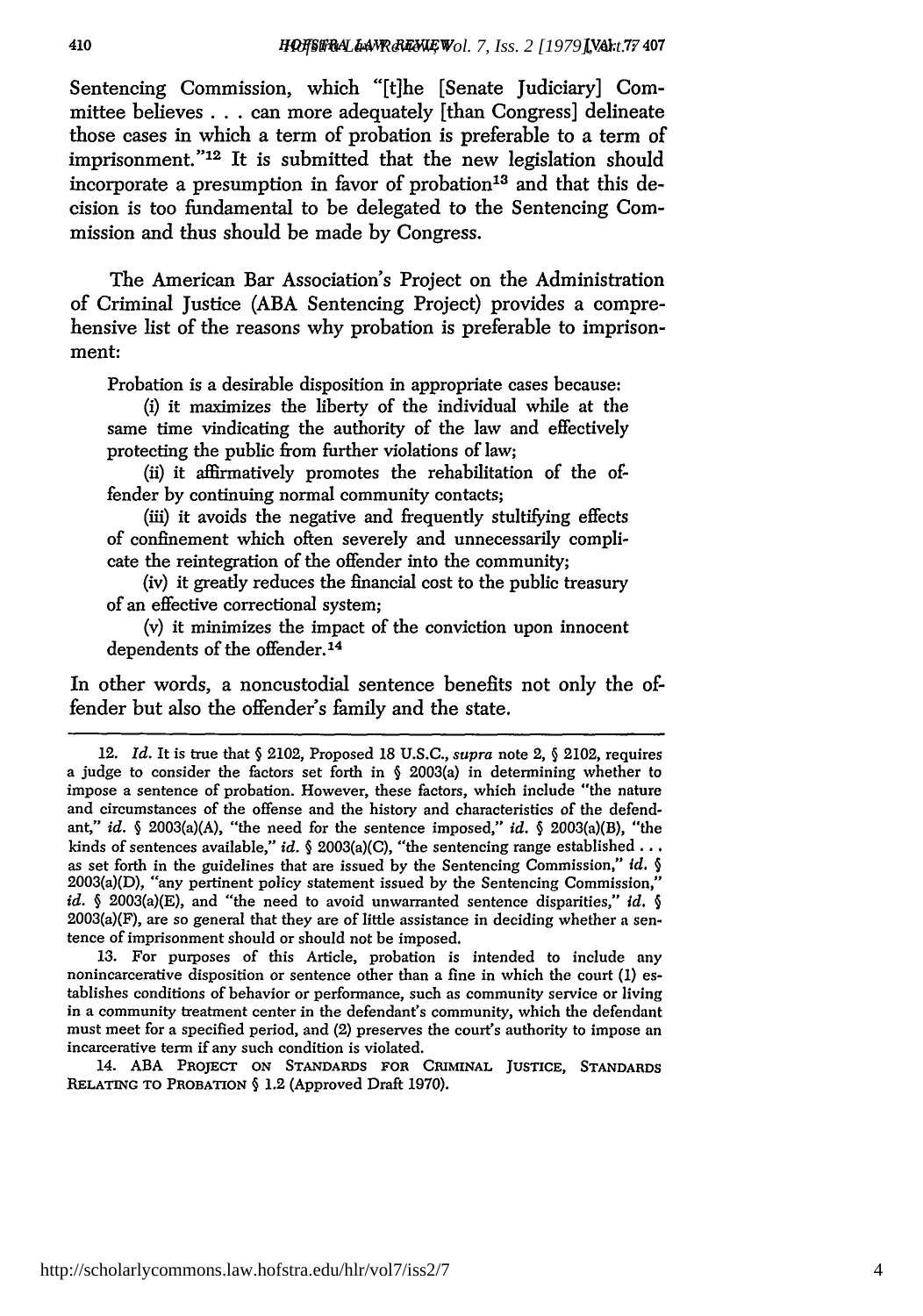#### **19791** PRESUMPTIONk<del>AC: PRESUMYGOROERATION</del> carceration 411

The obvious advantage to an offender of a sentence of probation is that it rescues him from all the disabling effects of loss of freedom. While life in prison has traditionally connoted a tedious routine relieved only by meaningless work, recent newspaper reports and court decisions have emphasized the acute physical discomfort and sheer personal fear which dominate many prisons in America. In the words of a witness at the Senate hearings on S. 1437:

Prisoners are forced to spend almost all of their time idle, with little or no privacy, subject to unbearable noise, in an atmosphere of hostility and in constant fear of assault. Institutional emphasis on impersonal regimentation and control is increased. Tension and violence skyrocket. In the short run, wide scale violence or rioting is inevitable.<sup>15</sup>

Moreover, removing an offender from the community is acknowledged to impair severely any chance of later adjustment to community life. Chief Justice Burger, while addressing the National Conference on Prisons in 1971, gave this view of prison dead time and its consequences:

Playing cards, watching television or an occasional movie with nothing more, is building up to an expensive accounting when these men are released-if not before. Such crude recreation may keep men quiet for the time, but it is a quiet that is ominous for the society they will try to re-enter. <sup>16</sup>

Ironically, incarceration is responsibly argued to increase recidivism, not only because it fails to train inmates to lead constructive lives on the outside, but also because prison is widely considered to be a training ground for more advanced criminal skills:

Often institutionalization will result in little more than education of the offender in more sophisticated methods of engaging in criminal conduct, and certainly a great deal less than a realistic program of rehabilitation. Particularly in the case of first offenders, there is a much greater chance in most cases of avoiding a subsequent offense by helping the offender adjust to society than removing him from it. **<sup>7</sup>**

<sup>15.</sup> *Reform of the Federal Criminal Laws: Hearings on S. 1437 Before the Subcomm. on Criminal Laws and Procedures of the Senate Comm. on the Judiciary,* 95th Cong., 1st Sess. 9058, 9080-81 (1977) (statement of Nancy Crisman, ACLU staff attorney familiar with Alabama prison litigation before Judge Frank Johnson).

<sup>16.</sup> Address by Chief Justice Burger, National Conference on Prisons (Dec. 7, 1971), *quoted in* Rhem v. Malcolm, 371 F. Supp. 594, 612 (S.D.N.Y. 1974).

<sup>17.</sup> ABA PROJECT **ON MINIMUM STANDARDS FOR CRIMINAL JUSTICE, STAN-**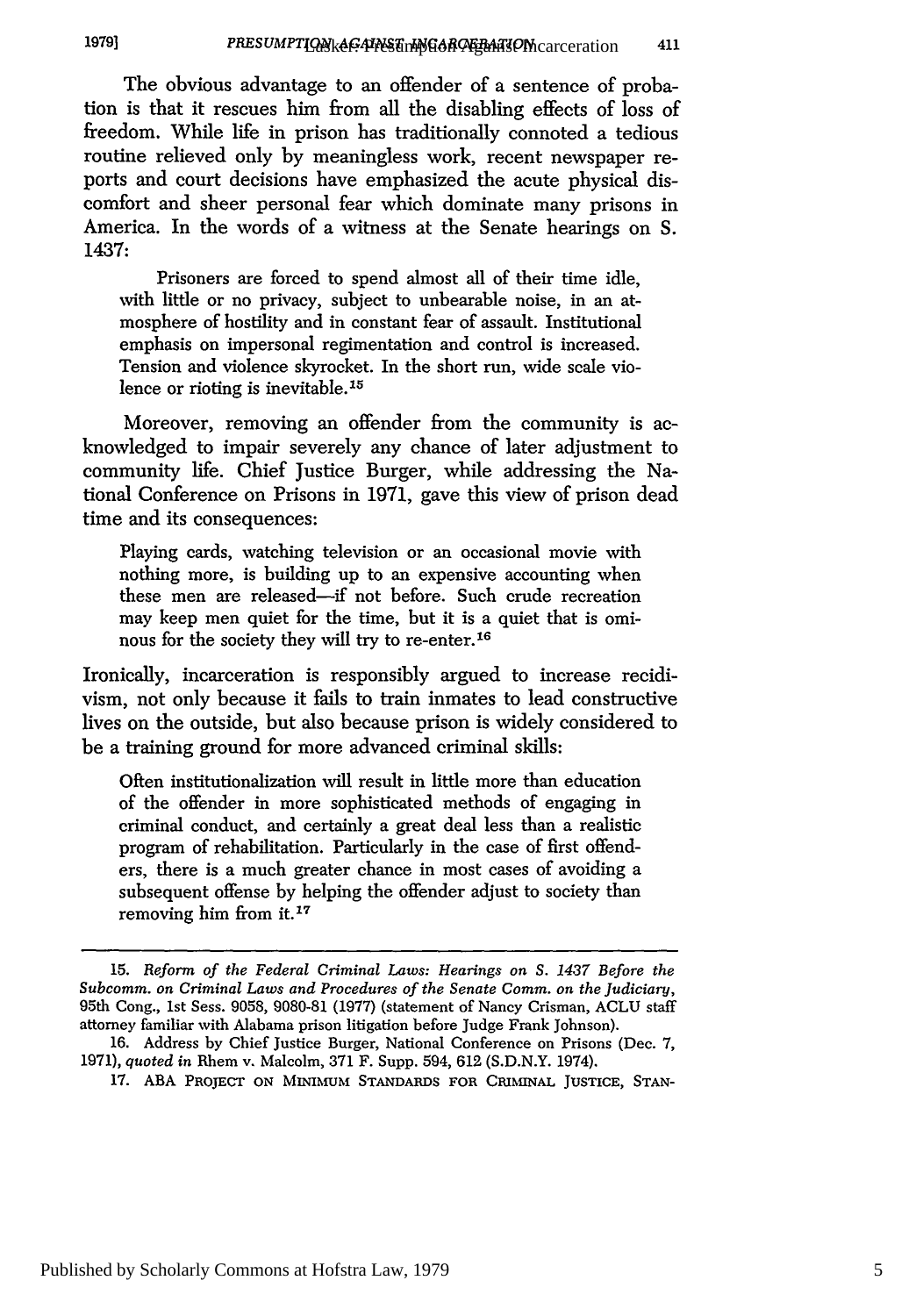Many traditional objectives of penology besides rehabilitation are thought to be frustrated **by** imprisonment. Discouragingly high rates of recidivism for former inmates suggest that specific deterrence does not result from incarceration.<sup>18</sup> The rise in national crime rates and prison overcrowding also undercut the argument that stiff prison terms generally deter crime. 19 While incarceration may limit the individual's contribution to crime in the community during the period of his imprisonment, numerous studies of prison life indicate that it in fact generates *more* crime, and simply confines it within the prison.<sup>20</sup> Furthermore, because offenders may be made more dangerous **by** imprisonment, the ultimate result may be to increase crime in the community.

The one successful result of imprisonment appears to be retribution: society's revenge on those who have broken its laws. As Benjamin Ward, former Commissioner of the **New** York State Department of Correctional Services, has said:

**[1]f** you take a look at any one of our prison systems you would be hard pressed to come to the conclusion that prisons help anyone except you and me and my mother and my sister. They feel better when that rapist and that burglar and that robber get punished. That is what they think should happen to him.<sup>21</sup>

**19.** *Id.* at **208-09.**

20. *Id.* at **218-21.** The **SUNY** Report, *supra* note 18, also points out that incarceration is likely to increase rates of recidivism by making inmates more violent; and that the effort to imprison violent offenders is both over- and under-inclusive. *Id.*

For instance, following the decision in Baxstrom v. Herold, 383 U.S. 107 (1966) (invalidating automatic transfer to hospitals for criminally insane of those who had served sentences in full, but were considered too dangerous for release), a large number of inmates were transferred from a New York facility for the criminally insane to a conventional hospital for the mentally ill. No disciplinary problems resulted from the transfer and, in fact, a large number of the inmates were released within a short period of time from the hospitals. *Id.* at 218.

On the other hand, the SUNY Report suggests that, since only a fraction of actual offenders are ever apprehended, and those who are apprehended generally do not serve lengthy terms, the attempt to incarcerate the dangerous criminals in our society is under-inclusive. *Id.* at 219.

21. *Reform of the Federal Criminal Laws: Hearings on S. 1437 Before the Subcomm. on Criminal Laws and Procedures of the Senate Comm. on the Judiciary,* 95th Cong., 1st Sess. 9091, 9106 (1977) (testimony of Benjamin Ward, Commissioner, New York State Dep't of Correctional Services).

DARDS RELATING TO **SENTENCING** ALTERNATIVES **AND** PROCEDURES § 2.3, Comment e at 72-73 (Approved Draft **1968)** (citations omitted).

**<sup>18.</sup> D.** Newman, V. O'Leary & **S.** Christianson, Community Alternatives to Maximum Security Institutionalization for Selected Offenders 210 (June **30, 1975)** (final project report) (Institute for Public Policy Alternatives, State University of New York) [hereinafter cited as **SUNY** Report].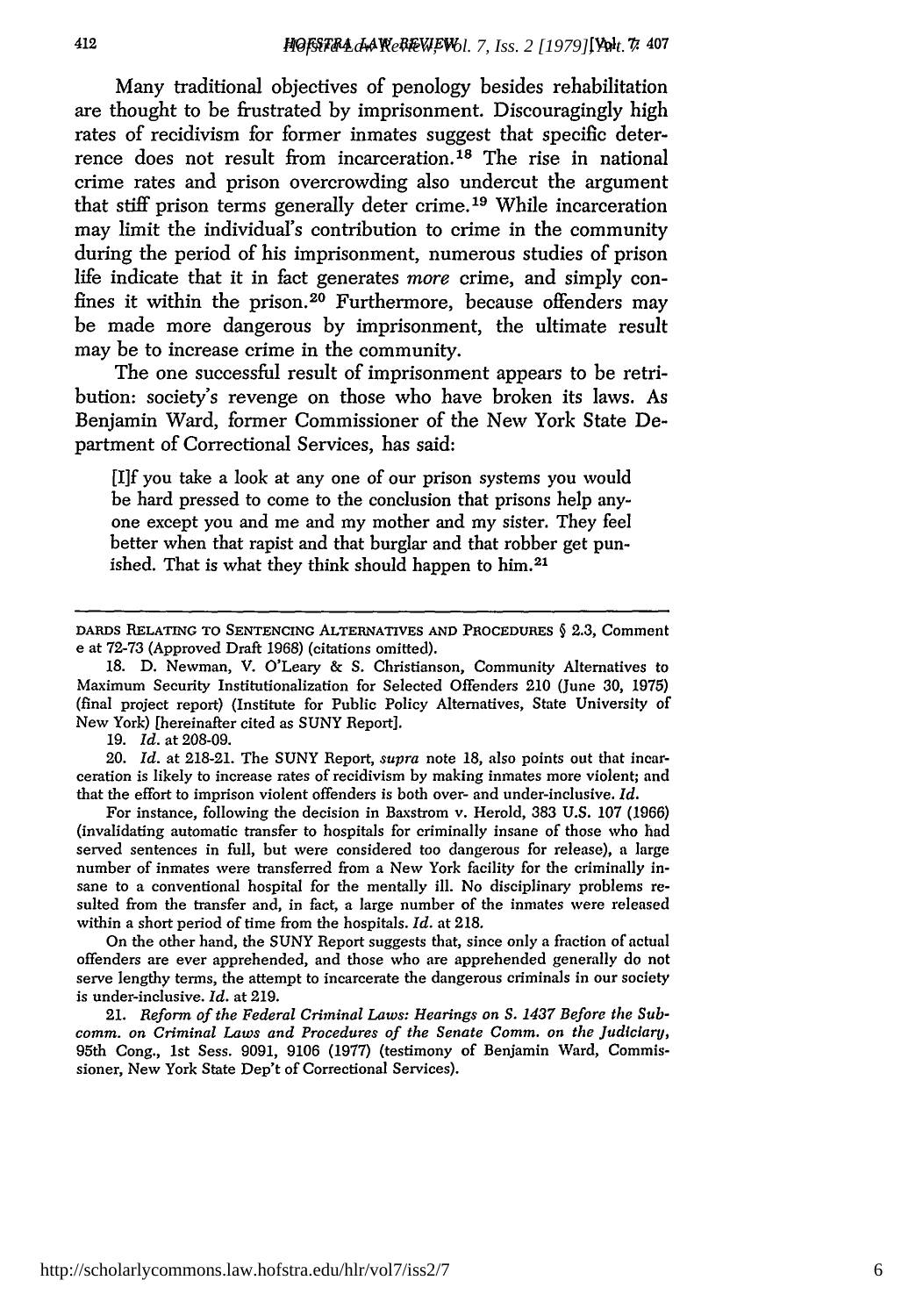However, the grim conditions of incarceration and the incalculable psychological effect that life in a prison environment may have on an inmate create, in the words of Norval Morris, a "moral imperative" to weigh carefully the consequences of our penal sanctions. <sup>22</sup>

A major disadvantage of incarceration, from the point of view of the state, is its staggering expense. *Instead of Jail,* a recent study published by the Law Enforcement Assistance Administration, describes some of the costs of maintaining a prisoner:

Booking a person into jail costs about \$24. Keeping him there costs almost \$12 a day. Annual jail operating expenditures are approaching the \$1 billion level nationwide.

The full costs of jailing are much higher. The community in which jail incarceration is used more than minimally faces the prospect of expanding or replacing its chronically overcrowded detention facilities-at more than \$27,000 per bed. Physical and program improvements needed to comply with jail standards being adopted in many states may be almost as costly as new construction. **23**

The cost of maintaining a federal prisoner is even greater. According to M. Kay Harris, testifying on S. 1437 before the Senate Subcommittee on Criminal Laws and Procedures, the Congressional Budget Office estimated that the cost of maintaining a federal prisoner for one year in a new prison recently exceeded \$17,000, while the cost of constructing one prison bed is now about \$43,000 in the federal system. 24 Other, less easily quantified public costs also result from incarceration, including the lost productivity of the inmate's forfeited employment and the possible need to maintain the inmate's family on public welfare.

A final disadvantage of incarceration is that it often extends punishment for a crime to the offender's family. Not only is the family burdened financially, since in many cases the offender is the family breadwinner, but, perhaps more importantly, separation places incalculable emotional strain on relatives-particularly young children. The weakening of family ties in turn increases the

<sup>22.</sup> *Id.* at 9337.

<sup>23.</sup> J. Galvin, W. Busher, W. Greene, G. Kemp, N. Harlow & K. Hoffman, Instead of Jail 1 (Oct. 1977) (LEAA project on pre- and post-trial alternatives to incarceration).

<sup>24.</sup> *Reform of the Federal Criminal Laws: Hearings on S. 1437 Before the Subcomm. on Criminal Laws and Procedures of the Senate Comm. on the Judiciary,* 95th Cong., 1st Sess. 9123, 9130 (1977) (statement of M. Kay Harris, Coordinator, National Moratorium on Prison Construction).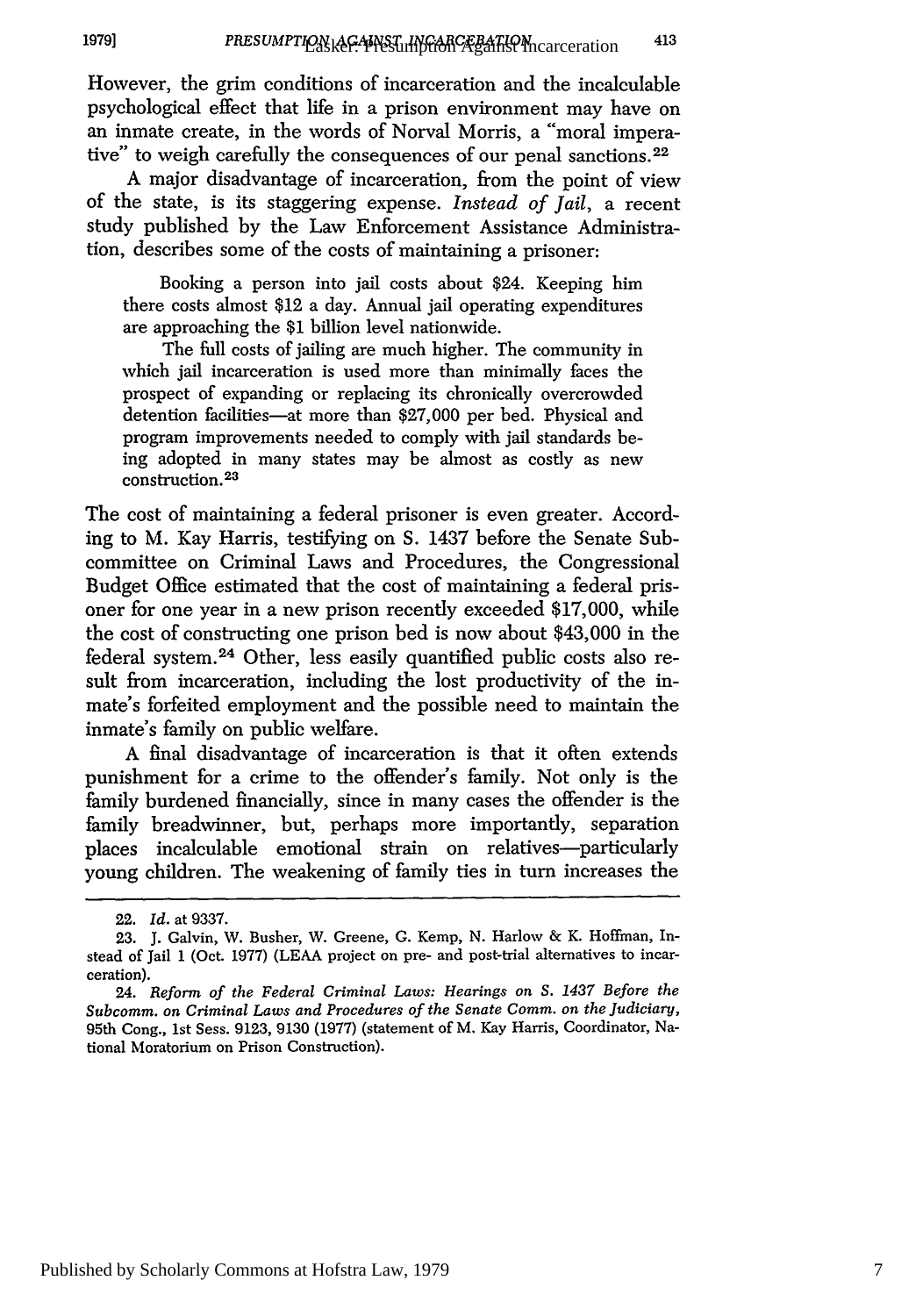isolation of the inmate and exacerbates the difficulty of returning to a normal life following release.

414

In comparison, probation is a relatively inexpensive method of supervision. The National Survey of Corrections, reported in the President's Task Force Report on Corrections, found that in 1965 the average state spent approximately \$3,400 a year, excluding capital costs, to keep a youth in a state training school; the cost of keeping him on probation was only about one-tenth of that amount. 25 Similarly, the ABA Sentencing Project found that, in 1964, the per capita cost of probation in the federal system was \$215 annually whereas the cost of housing a prisoner was \$2,318.26 While the validity of these comparisons is in some measure questionable, since expenditures for probation are undeniably too meager at present, the disparity of a one-to-ten ratio indicates that probation expenditures can be increased several times over and still be less costly than incarceration.

A presumption against incarceration does not mean that no offenders would be sent to prison. Various studies have developed guidelines for determining when imprisonment is necessary. The American Law Institute's Model Penal Code recommends that a court not impose a sentence of imprisonment unless

having regard to the nature and circumstances of the crime and the history, character and condition of the defendant, it is of the opinion that his imprisonment is necessary for protection of the public because:

(a) there is undue risk that during the period of a suspended sentence or probation the defendant will commit another crime; or

**(b)** the defendant is in need of correctional treatment that can be provided most effectively by his commitment to an institution; or

(c) a lesser sentence will depreciate the seriousness of the defendant's crime. <sup>27</sup>

The Model Penal Code further suggests that the following factors be given weight in favor of withholding a sentence of imprisonment:

<sup>25.</sup> **PRESIDENT'S COMMI'N ON LAW ENFORCEMENT AND ADMINISTRATION** OF **JUSTICE, TASK FORCE** REPORT: CORRECTIONS **28** (1967).

<sup>26.</sup> ABA PROJECT **ON MINIMUM STANDARDS FOR CRIMINAL JUSTICE, STANDARDS RELATING TO SENTENCING ALTERNATIVES AND PROCEDURES § 2.3,** Comment e at **73** (Approved Draft **1968).**

**<sup>27.</sup> MODEL PENAL CODE** § **7.01(1)** (Proposed Official Draft **1962).**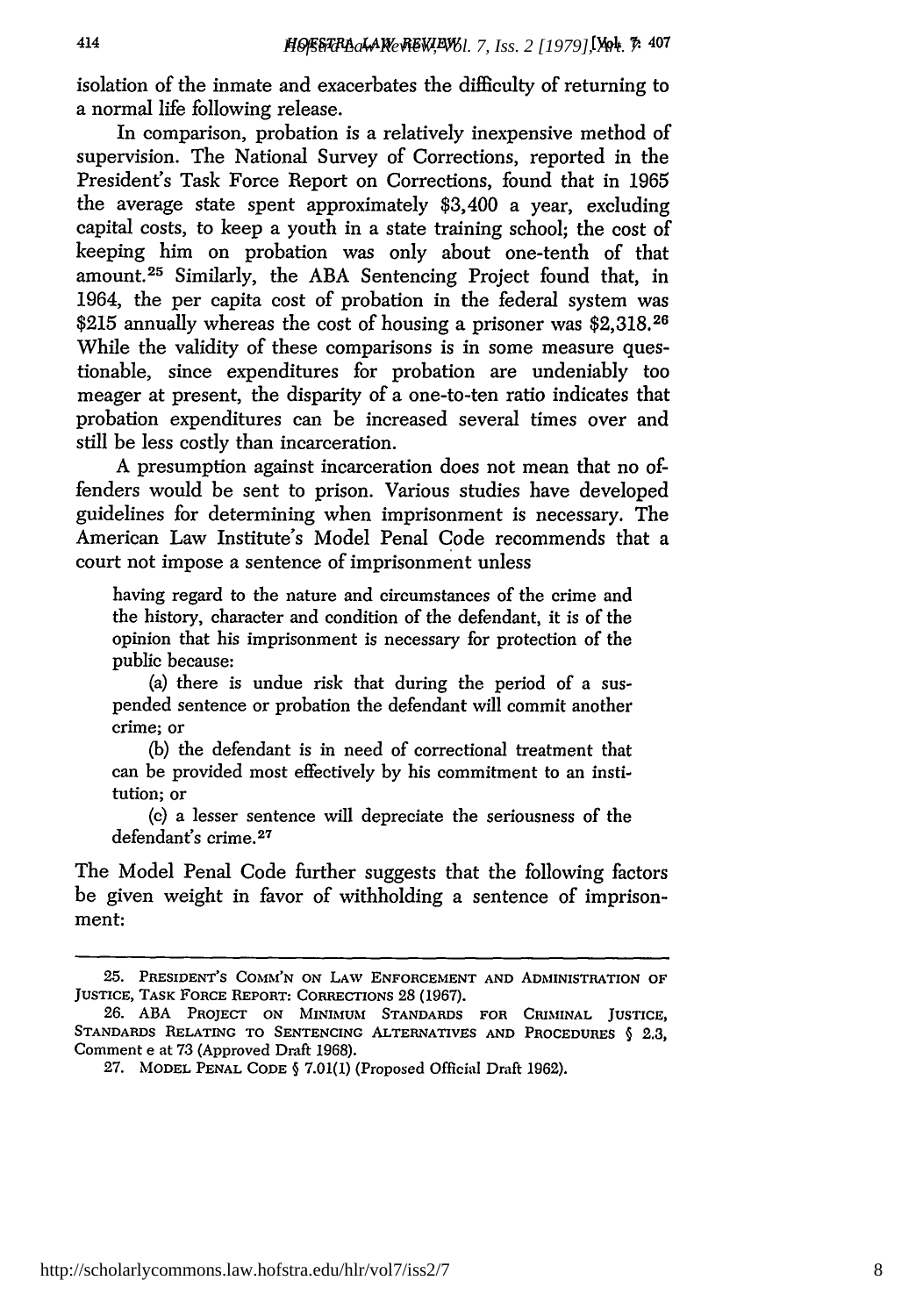415

(a) the defendant's criminal conduct neither caused nor threatened serious harm;

(b) the defendant did not contemplate that his criminal conduct would cause or threaten serious harm;

**(c)** the defendant acted under a strong provocation;

(d) there were substantial grounds tending to excuse or justify the defendant's criminal conduct, though failing to establish a defense;

(e) the victim of the defendant's criminal conduct induced or facilitated its commission;

*(f)* the defendant has compensated or will compensate the victim of his criminal conduct for the damage or injury that he sustained;

(g) the defendant has no history of prior delinquency or criminal activity or has led a law-abiding life for a substantial period of time before the commission of the present crime;

(h) the defendant's criminal conduct was the result of circumstances unlikely to recur;

(i) the character and attitudes of the defendant indicate that he is unlikely to commit another crime;

(j) the defendant is particularly likely to respond affirmatively to probationary treatment;

(k) the imprisonment of the defendant would entail excessive hardship to himself or his dependents.<sup>28</sup>

The most comprehensive test for deciding between probation and incarceration was set out by the late Judge Herlands, who recommended that a sentencing judge be guided by the following considerations:

In making a sound evaluation and decision, the sentencing judge must (1) analyze the personality of the defendant, his problems, needs and concerns; (2) reach a conclusion as to the future adjustment of the defendant ["Will prison help or harm him? Is he a good risk for rehabilitation?"]; and (3) determine whether the defendant, if not imprisoned, poses a distinct threat to the safety of the community.<sup>29</sup>

Judge Herlands' test also includes twenty-six factors to be used in determining the advisability of a prison term.<sup>30</sup> Assuming that Congress were to adopt a presumption in favor of probation, the

**19791**

**<sup>28.</sup>** *Id. §* **7.01(2).**

<sup>29.</sup> Herlands, *When and How Should a Sentencing Judge Use Probation,* 35 F.R.D. 487, 494 (1964) (brackets in original).

<sup>30.</sup> *Id.* at 494-96.